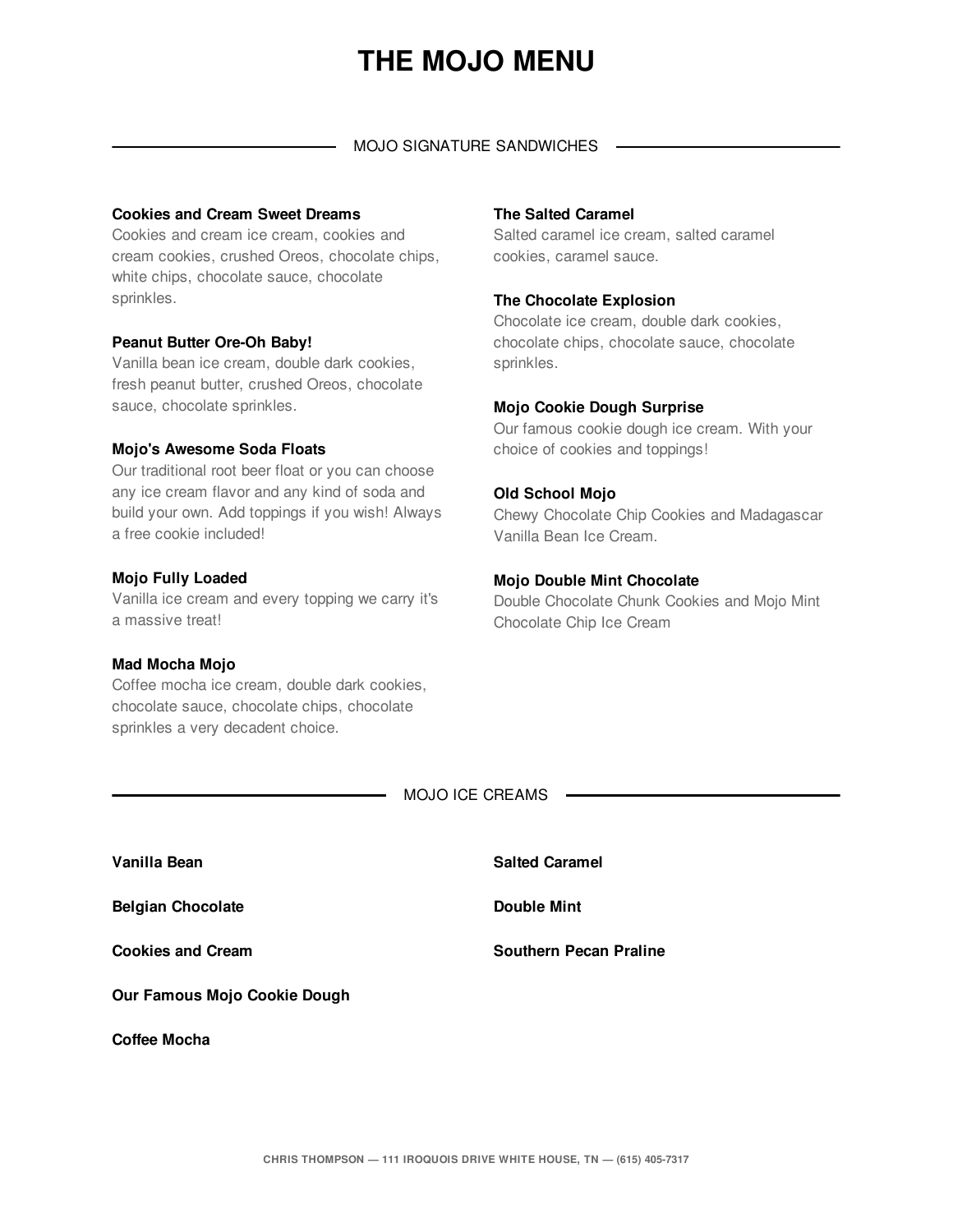| <b>MOJO COOKIES</b> |
|---------------------|
|                     |

| <b>Chewy Chocolate Chunk</b>                                                                | <b>Peanut Butter M&amp;M</b>                                                                 |
|---------------------------------------------------------------------------------------------|----------------------------------------------------------------------------------------------|
| <b>Double Dark</b>                                                                          | White Chocolate Academia                                                                     |
| <b>Cookies and Cream</b>                                                                    |                                                                                              |
| <b>Salted Caramel</b>                                                                       |                                                                                              |
|                                                                                             | <b>GIANT MOJO FLOATS</b>                                                                     |
| Vanilla Bean Root Beer Float<br>Vanilla Bean Ice Cream in a tall glass of A&W®<br>Root Beer | <b>Salted Caramel Float</b><br>Salted Caramel Ice Cream in a tall glass of<br>A&W® Root Beer |
| Dr. Pepper Float<br>Vanilla Bean Ice Cream in a tall glass of Dr.<br>Pepper®                | <b>Create Your Own Float</b><br>Choose any kind of ice cream and soda of your<br>choice!     |
| Ol' Fashioned Coke Float<br>Vanilla Bean Ice Cream in a tall glass of Coca<br>Cola®         | Note:<br>All floats come with cookie of your choice!                                         |
| <b>Creamsicle</b><br>Vanilla Bean Ice Cream in a tall glass of Orange<br>Crush®             |                                                                                              |
|                                                                                             | <b>SOFT DRINKS</b>                                                                           |
| <b>Coke</b>                                                                                 | <b>Orange Crush</b>                                                                          |

**Sprite**

**Dr. Pepper**

**Mtn. Dew**

**Diet Coke**

**Bottled Water**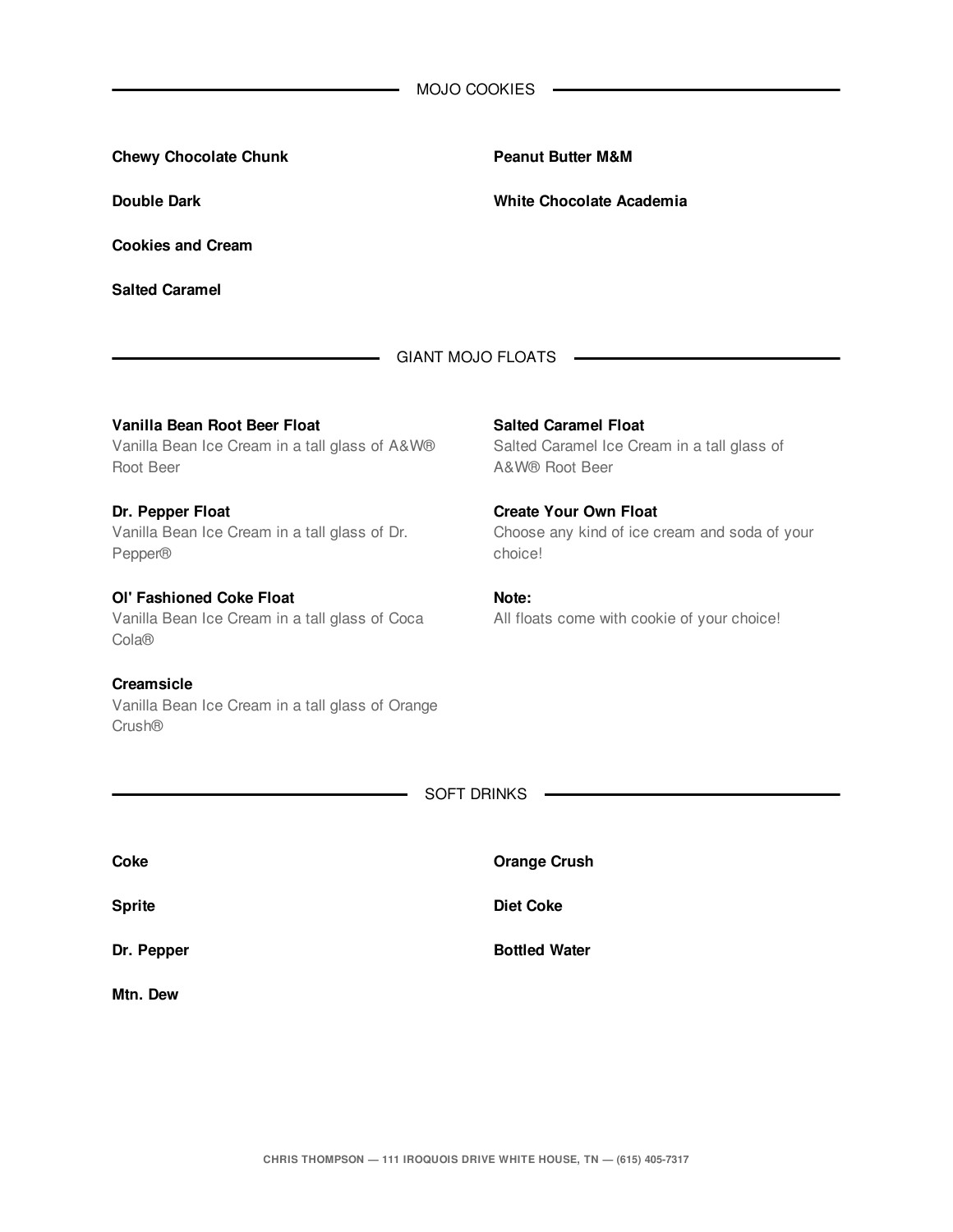| <b>Rainbow Sprinkles</b>   | <b>Crushed M&amp;Ms®</b>            |
|----------------------------|-------------------------------------|
| <b>Chocolate Sprinkles</b> | Heath Bar <sup>®</sup>              |
| Dark Chocolate Chips       | Mojo Vanilla Cake Frosting          |
| White Chocolate Chips      | <b>Mojo Chocolate Cake Frosting</b> |
| <b>Peanut Butter</b>       |                                     |
| <b>Crushed Oreos®</b>      |                                     |